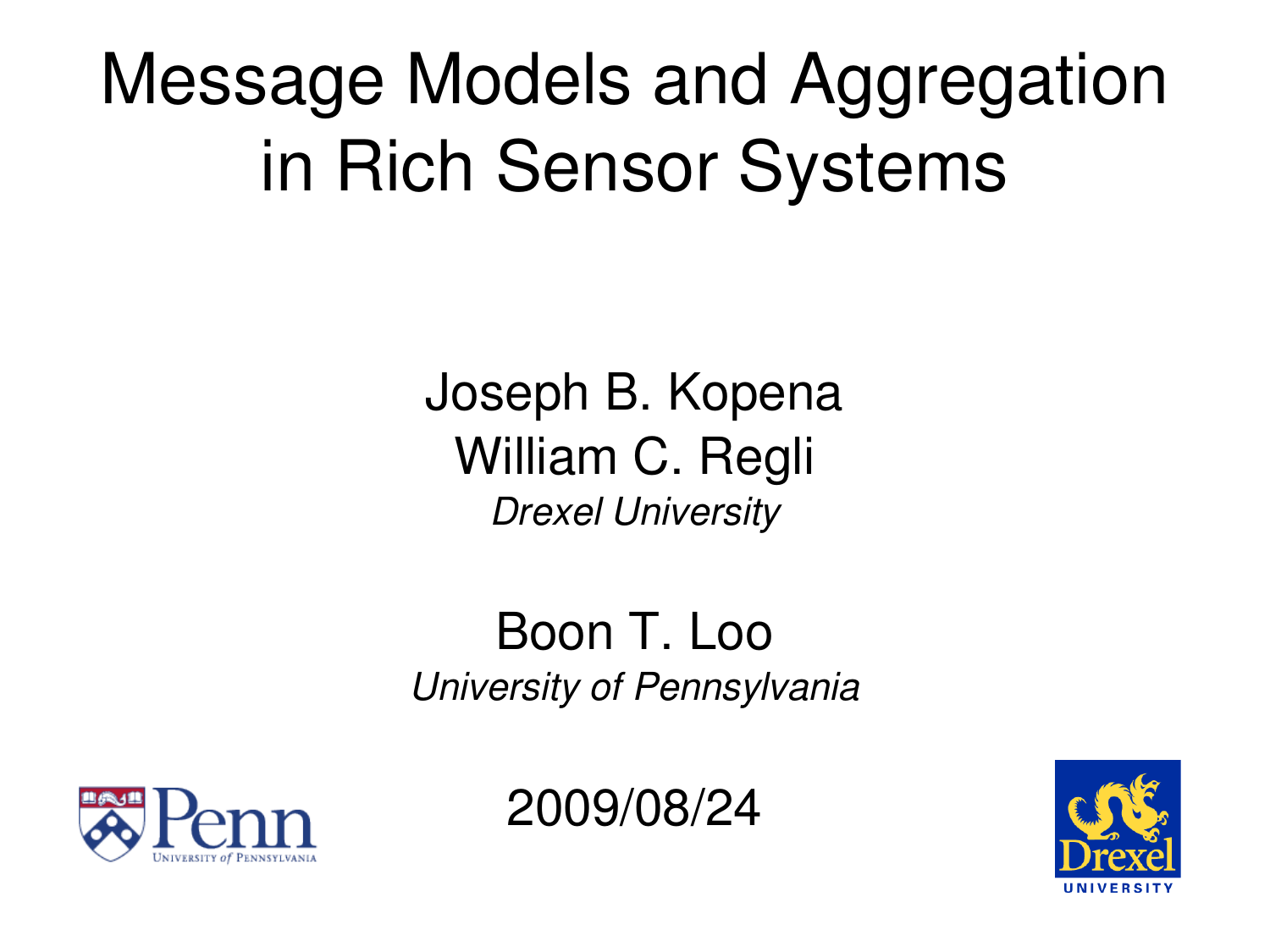## Project Focus

- Messaging middleware for rich sensor systems
	- − Closer to (semantic) sensor webs than sensor nets
		- Diverse sensors generating (large) artifacts to distribute
	- − Several important differences from both
		- Mobile, decentralized, self supporting
		- Sensing via proactive agents or reactive services
		- Effectors, databases, and other services mixed in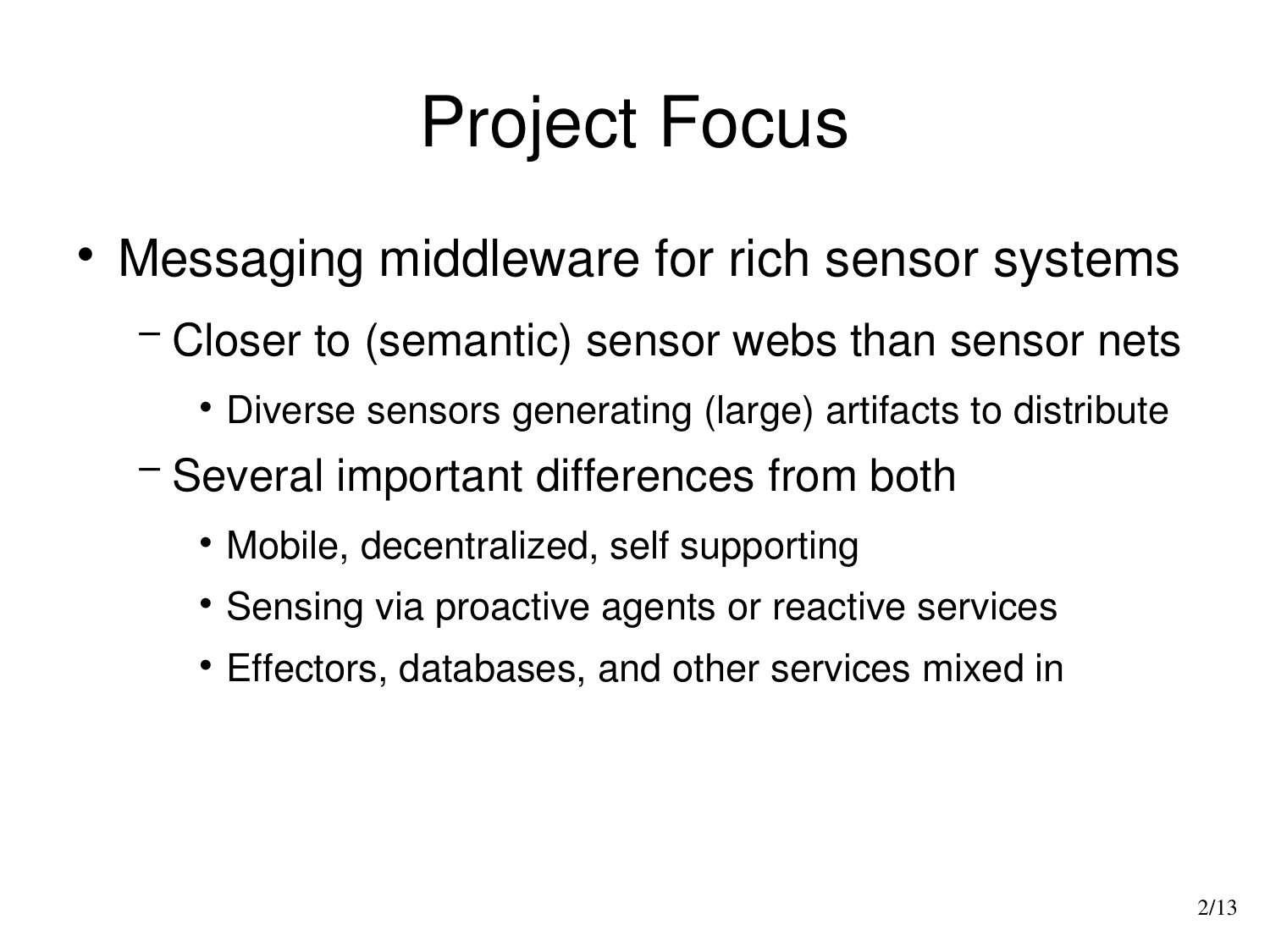# Semantic Addressing

- Knowledge-based, ontology driven messaging
	- − Declarative descriptions of messages, destinations
		- Apply description logics, leverage Semantic Web
	- − E.g., annotating detected nuclides in CBRN application:

```
<cbr2:N4242Spectometry rdf:about="#MSG1134">
  <sub>msg</sub>:source</sub>
    <cbr2:Fixed-FT-IR rdf:about="#Sensor03NG">
      <msg:org_rdf:resource="&orgs:#NEAir-Haz" />
    </cbr2:Fixed-FT-IR>
  </msg:source>
```

```
<cbr:nuclideDetected>
    <cbr2: Am-241>
      <cbr:confidence>93.0</cbr:confidence>
      <cbr2:concentration>0.002</cbr2:concentration>
    \langle/cbr2:Am-241>
  </cbr:nuclideDetected>
</cbr2:Spectometry>
```
− E.g., subscribing to position reports in C2 app:

PositionReport  $\Box$  3 source [ SquadLeader  $\Box$  3 location Checkpoint-A-Region ]

 Goal: Interoperability, extendability, flexibility via loosely coupled, declarative message exchange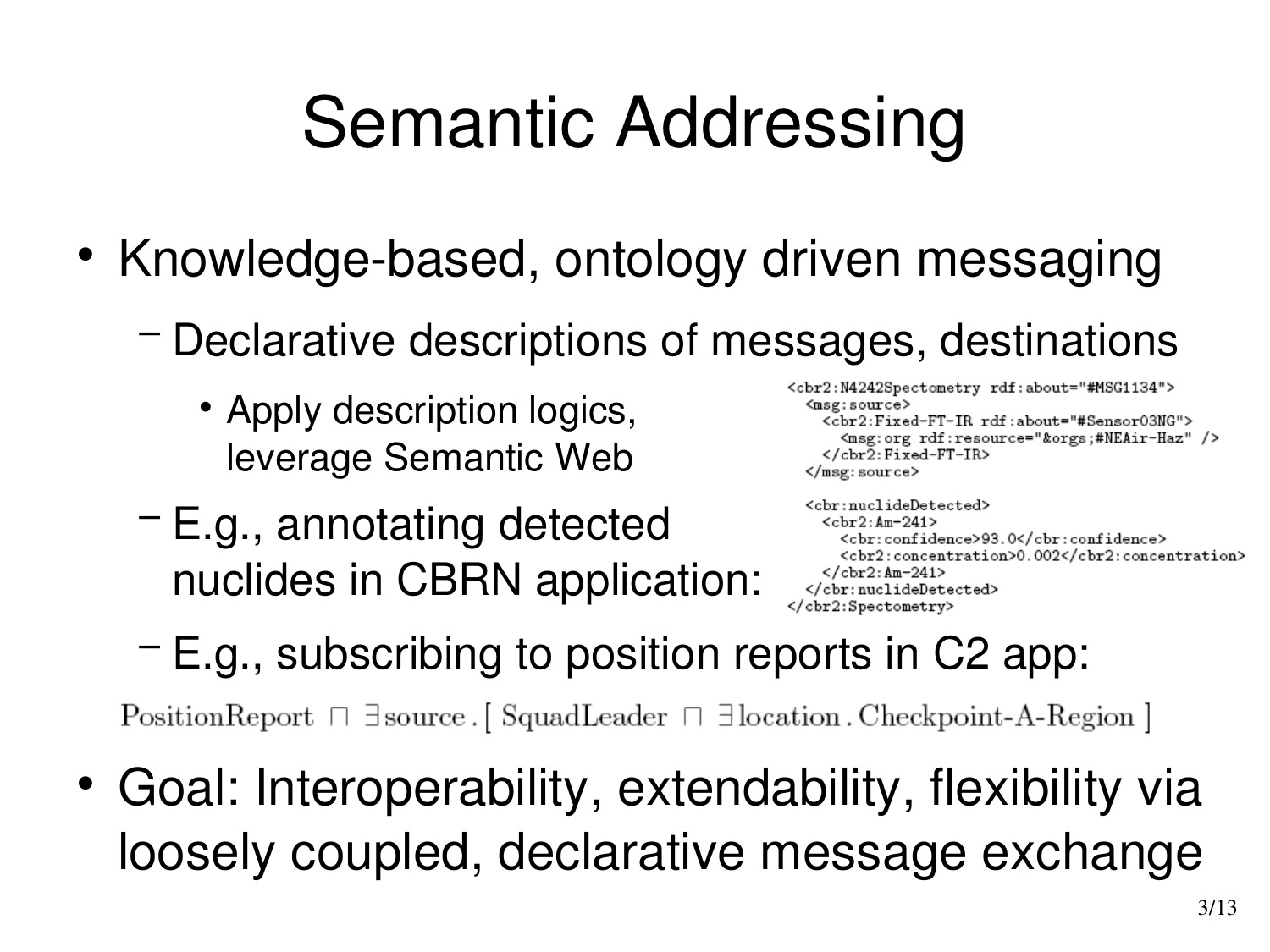## Message Models

- Interested in explicit models of messaging types
	- − Ontology of message/middleware behavior
- Several applications
	- − Better understand our requirements, other systems
	- − Service specification language or API
	- − Side interest: Automated declarative gateways bridging middleware networks of varying capability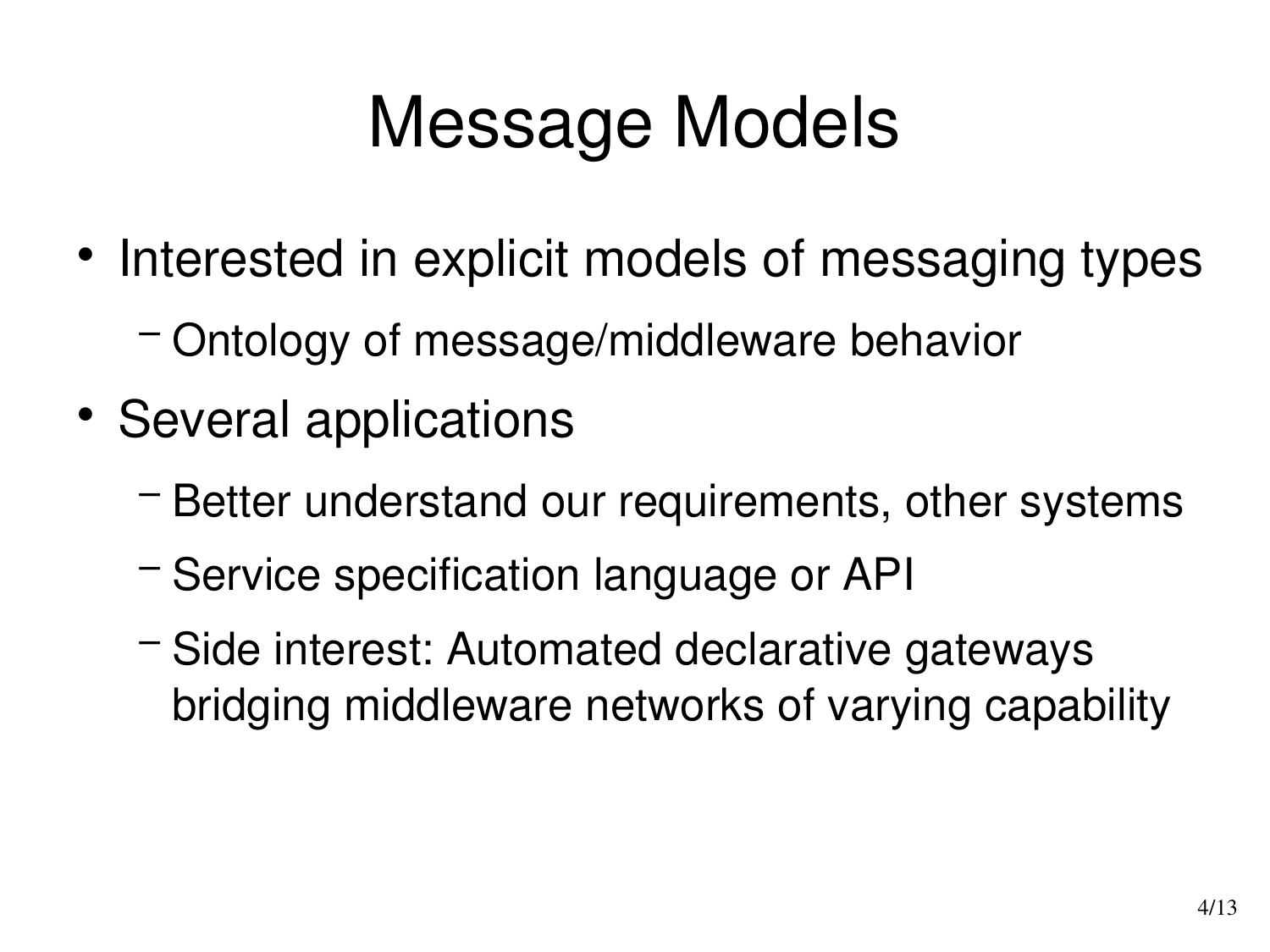## Delivery Models

- Delivery model aspects of messages are traditional networking and QoS categories
	- − Best effort, reliable, persistent
	- − Unicast, broadcast, multicast, (exactly-one) anycast
- Some interplay with addressing models
	- − E.g., if messages are addressed with queries then unicast differs little from exactly-one anycast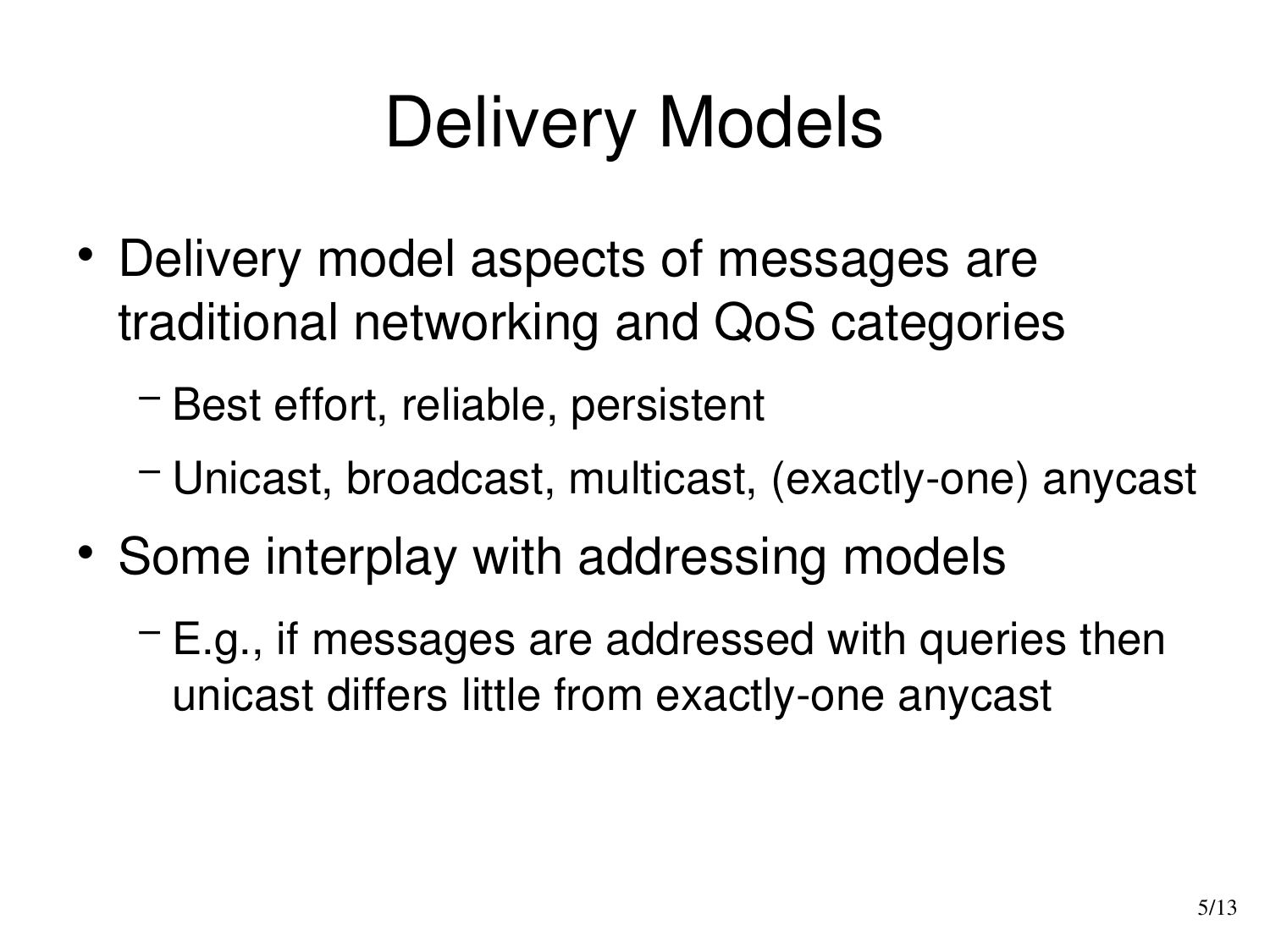# Addressing Models

- Need to support both publications and requests
	- − Two different addressing or matching models
- Receiver querying: Destinations register queries for messages

$$
\forall (m, m', d) \in M, (p, q) \in D
$$

$$
\left[ d \bigwedge_{b \in B} b \models q(m') \right] \Rightarrow (m, p) \in dest
$$

- − Aligns with publications or announcements
- − Expressive publish/subscribe model
- Message querying: Messages include queries for destinations

 $\forall (m,q) \in M, (p,p',d) \in D$  $\left[ d \bigwedge_{b \in B} b \models q(p') \right] \Rightarrow (m, p) \in dest$ 

− Aligns w/ requests; not commonly supported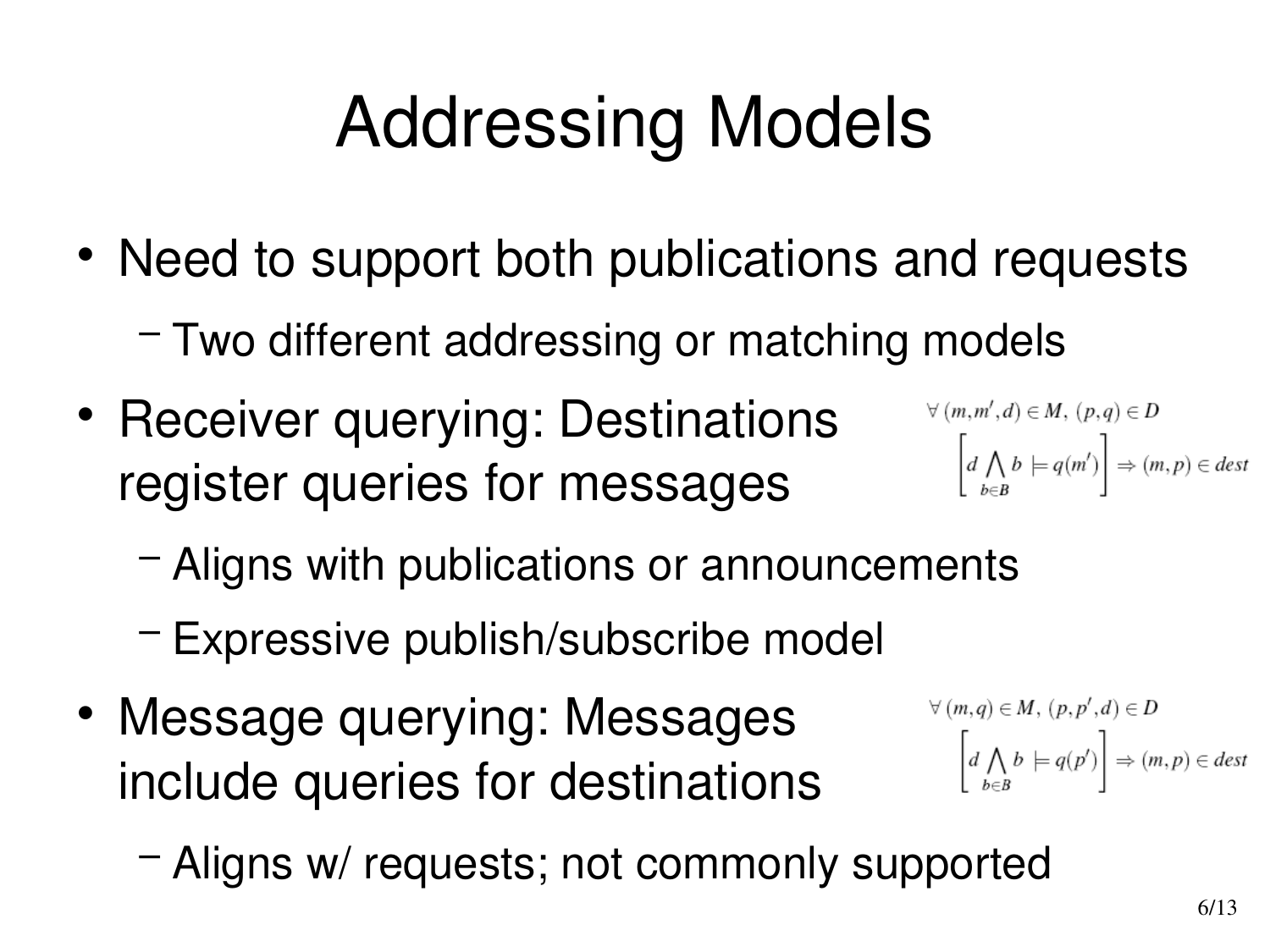## Receiver vs Message Querying

- Difference is control of sufficient conditions
	- − Both match future extensions, specializations
	- − Receiver query delivers to any interested entity
	- − Message query imposes requirements that recipient must match, i.e., in order to fill request

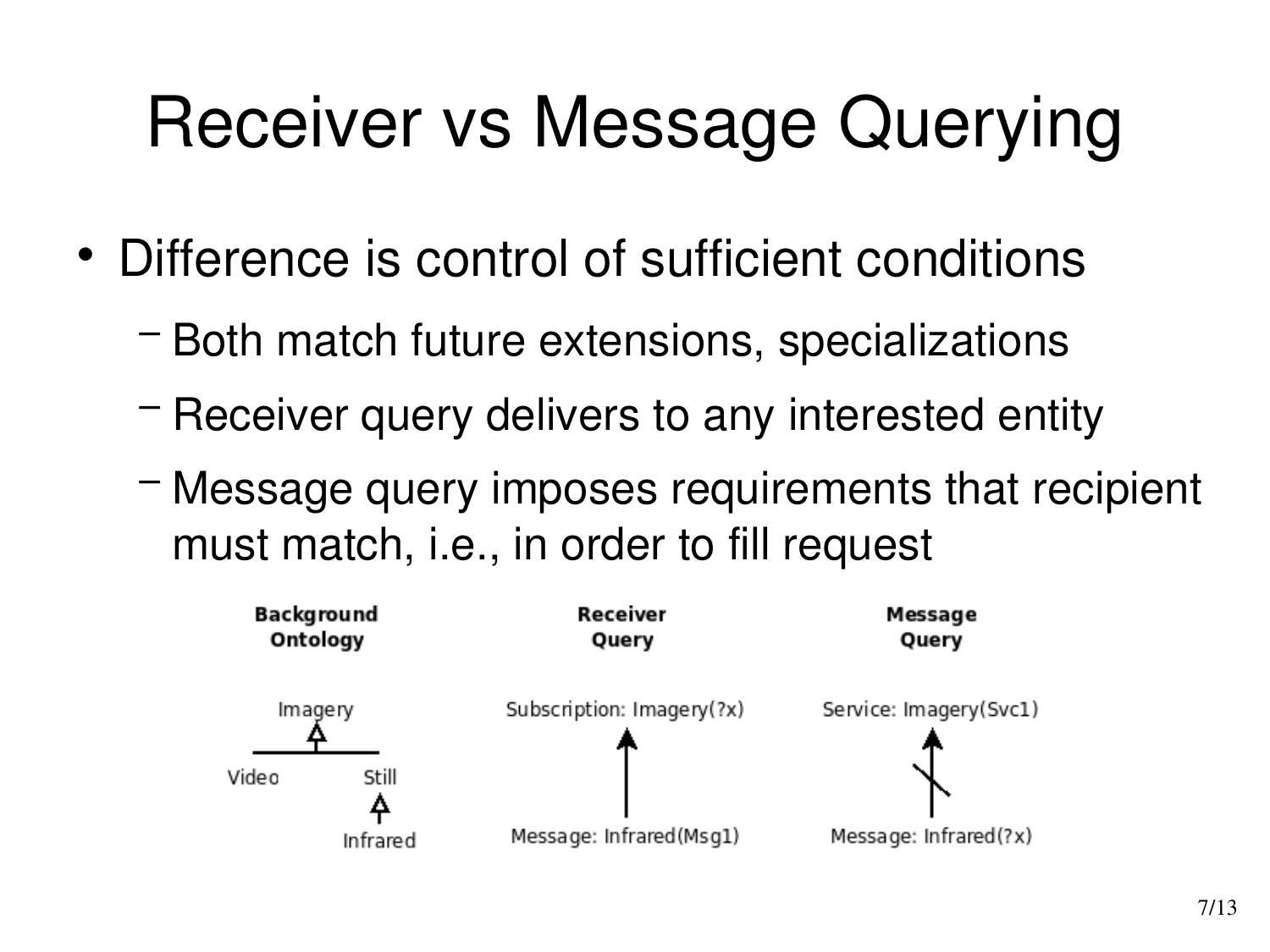# Aggregation

- Different, significant effects on aggregation
	- − Aggregating receiver queries creates false positives
	- − Aggregating message queries produces false negatives; this is probably much worse

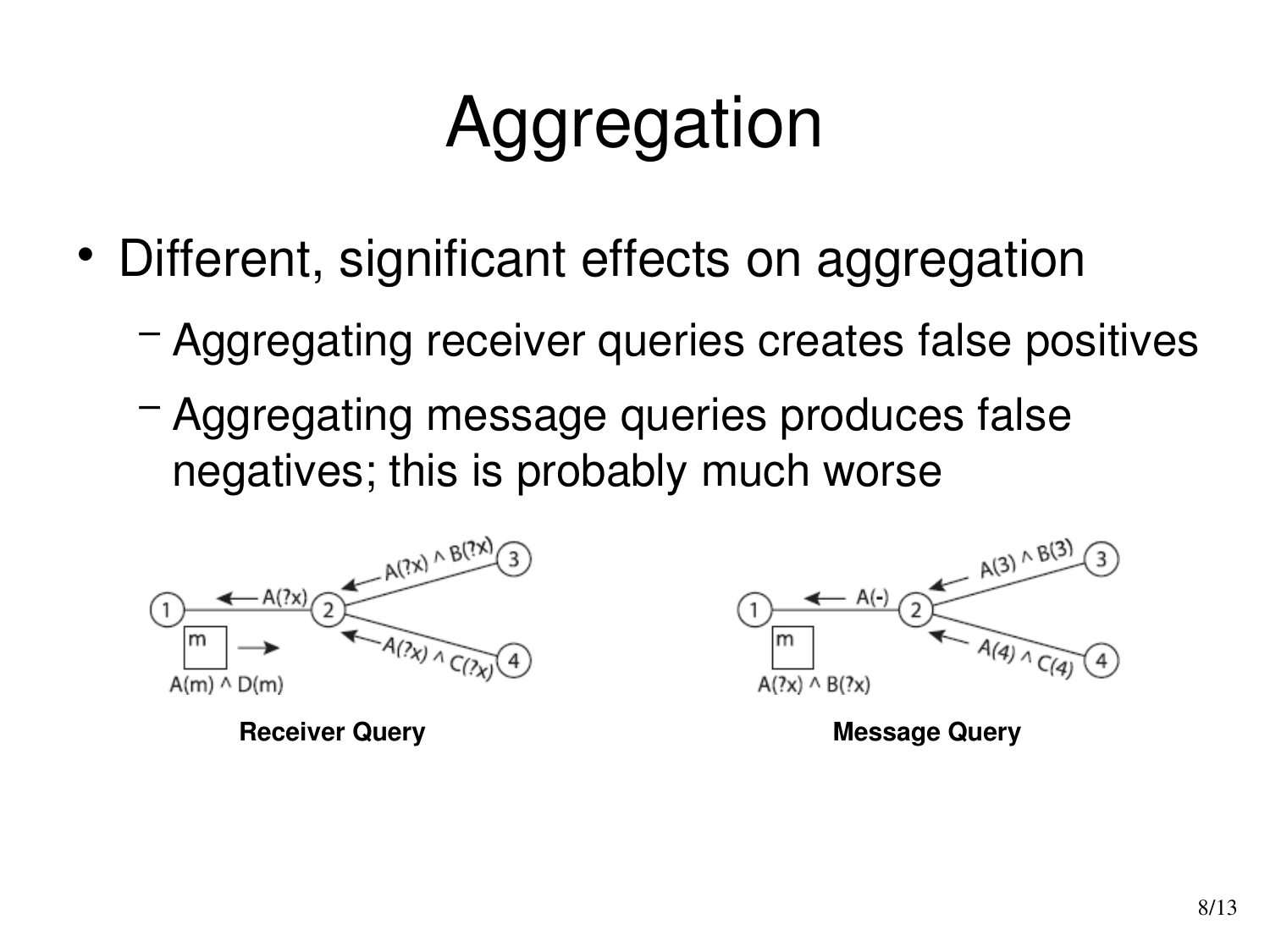# Message Query Aggregation

- Need to aggregate receiver metadata such that false negatives are not potentially produced
- Approach: Convert metadata to Bloom Filters
	- − Bit vector summary of entailed triples



- − Queries also converted to bit vectors for matching
- − Aggregation by bitwise-or, matching by bitwise-and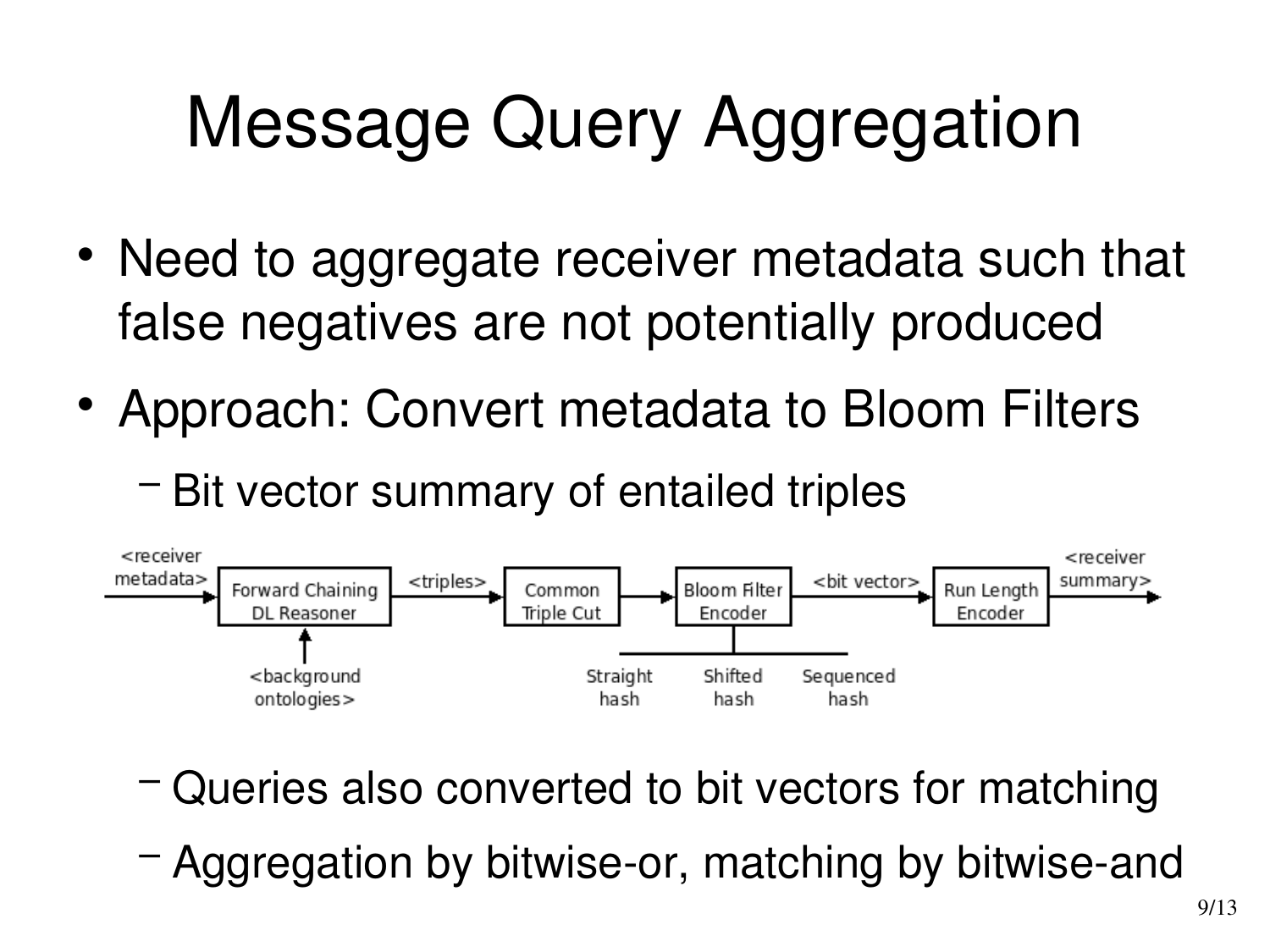#### Bloom Filter Metadata Summaries

- Several advantages:
	- − Produces false positives instead of false negatives
	- − Easily aggregated and matched
	- − Compact and of finite, parameterizable size
- Many disadvantages:
	- − Expressivity limits
	- − Reduced interoperability
	- − Inference only at receiver; must have all ontologies
		- New background must be globally shared, updated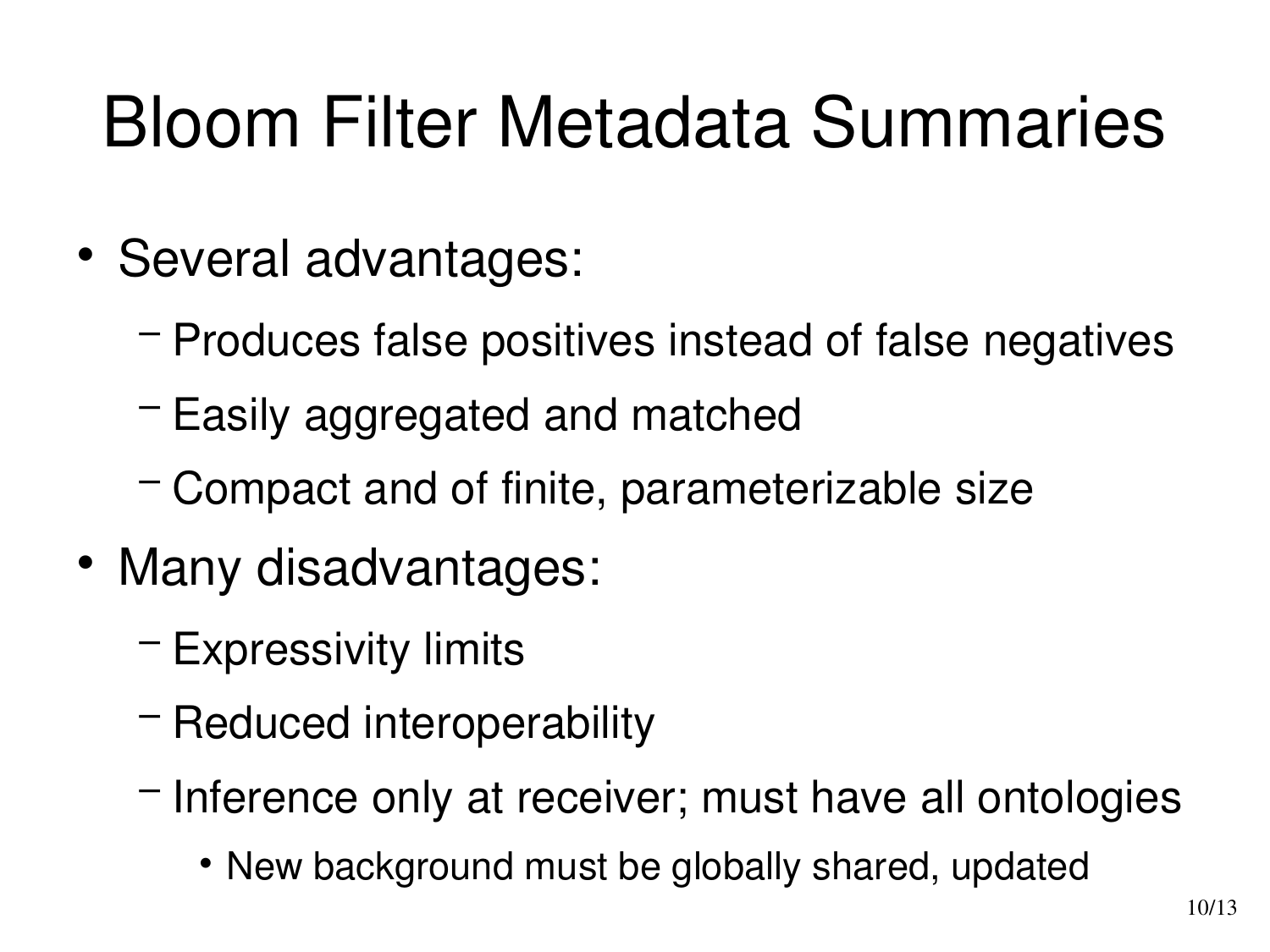# Usage: Simple Gossip Framework

- Difficulty of robustly maintaining even simple structures on mobile networks is a large issue
- Aggregated registrations shared via gossip, locally matched, forwarded via transport layer
	- Possible by aggregation, manageable # of nodes (<100s) and natural clustering in our scenarios (PAN/LAN groups)

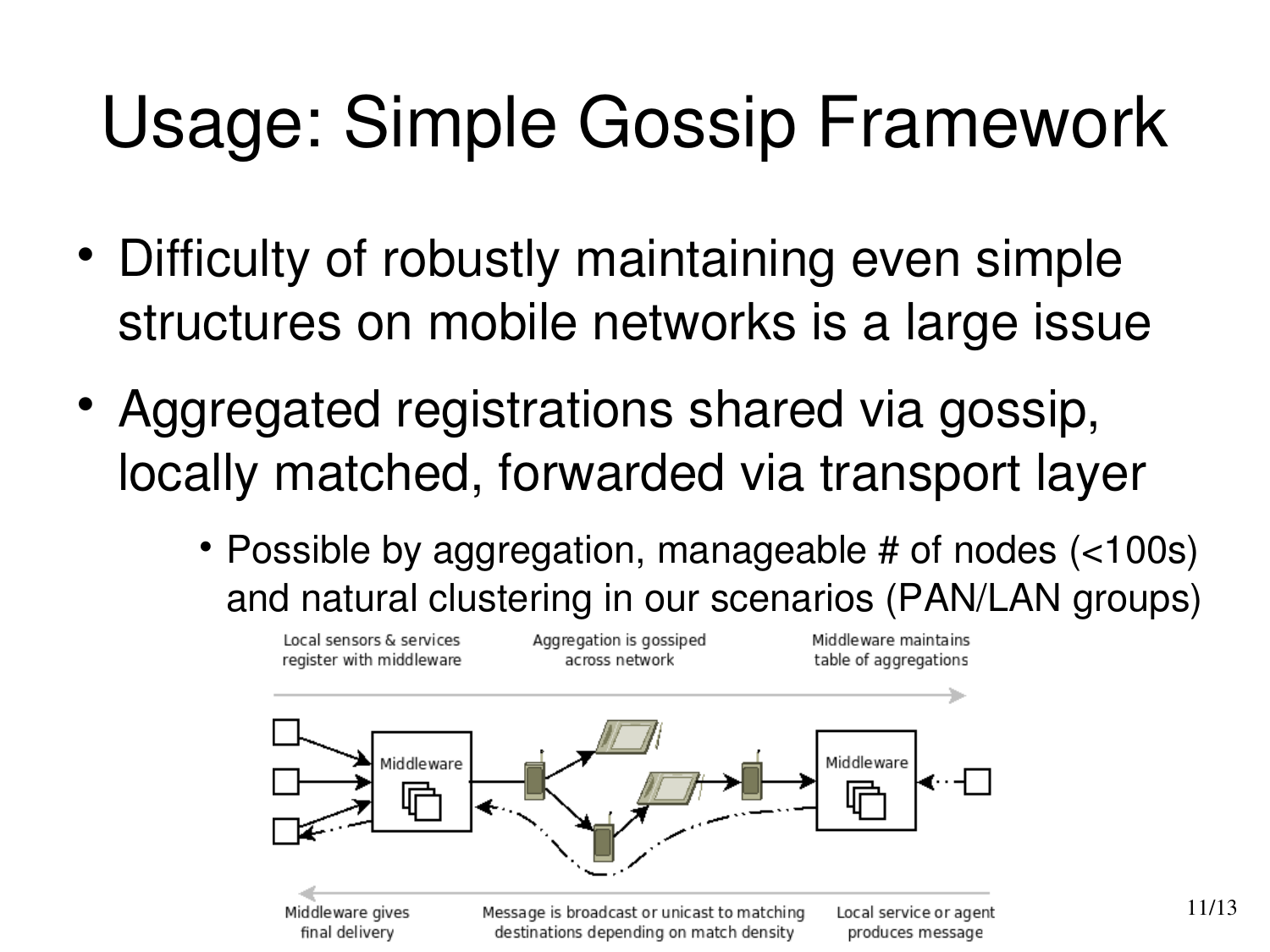## Summary & Future

• Most current middleware does not address all message models required in these systems

− I.e., message query style requests

- Scheme presented here is a new combination of Bloom Filters and ontology-driven reasoning
	- − Related to work on Bloom Filters for P2P, DBs
- Current focus on expressiveness, practicality
	- − Usefulness of filter scheme is hard to gauge---very dependent on application ontologies, expressivity